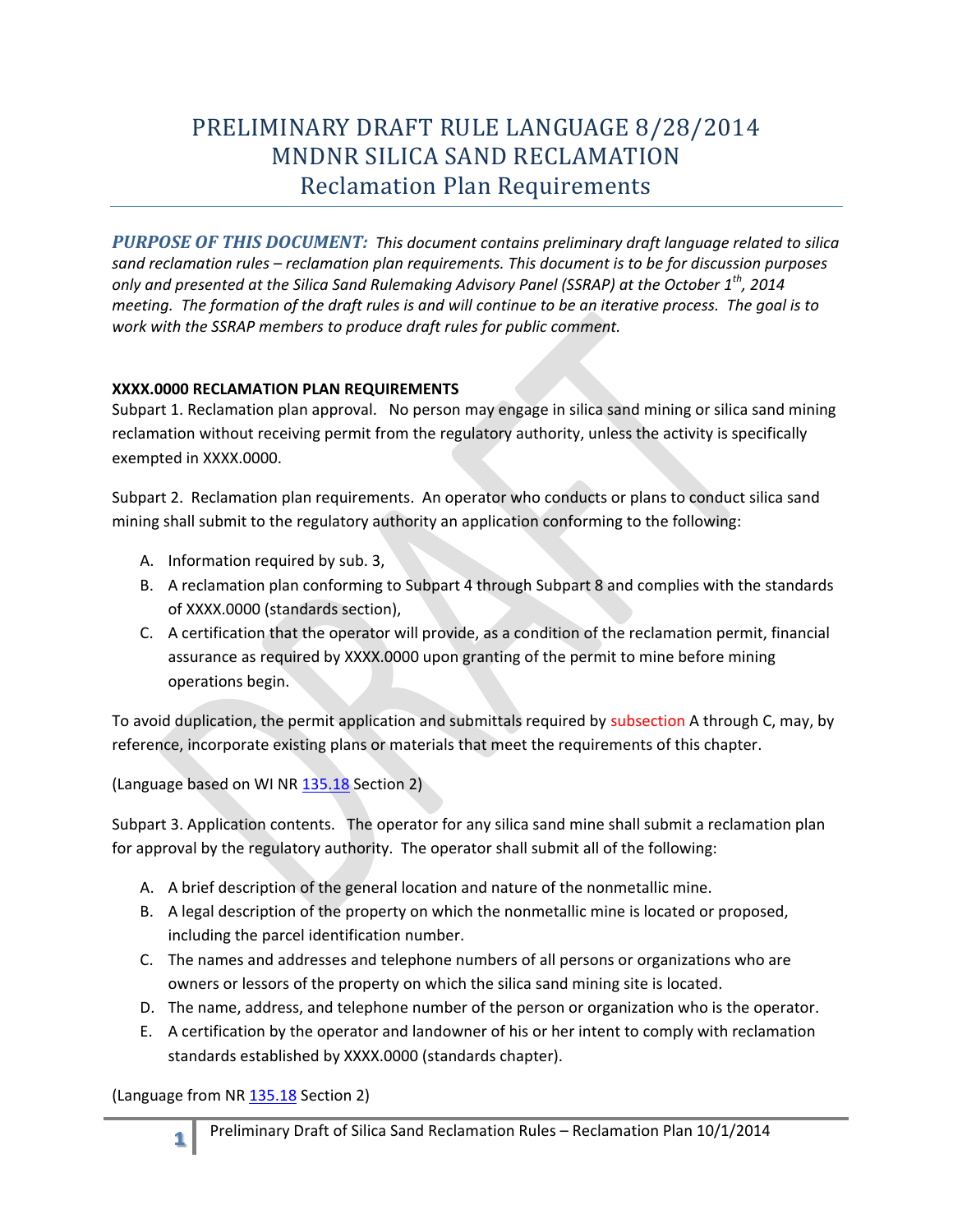(The structure of the following conditions was taken from DNR Handbook for Reclaiming Gravel Pits (1992) and WI NR 135.19)

KH: Goal of plan reclamation stabilizing slopes vs ecological function?

- JM: Due diligence Ex: concrete dumping in mine. State needs to oversee due diligence.
- TG: What information would be different.
- LS: Show some historical context/plans/cups from previous mining.
- KS: Non-conformities- look up

Subpart 4. Assessment of pre-mining conditions. The reclamation plan shall include information sufficient to describe the existing conditions of the site before mining begins, include but not limited to:

- A. Maps of the location of the project area including property boundaries, ownership within the site and 1/4 mile adjacent to site.
- B. Maps and description of current land use of project area and 1/4 mile adjacent to project area including location of all structures within and 1/4 mile adjacent to project area, the purpose for which each structure is used, including buildings, pipelines, cables, and power lines.
- C. Assessment of topsoil conditions within project area including maps indicating the type and thickness of topsoil with total calculated volume of disturbed topsoil.
- D. Geologic assessment of the deposit including but not limited to the areal extent of deposit, geologic composition and depth of the deposit, and thickness and characterization of overburden.
- hydrologist. E. Hydrogeological assessment of the project area including but not limited to the approximate elevation of ground water as determined by existing hydrogeological information or as specified by the regulating authority, the location of existing drainage patterns, lakes, and wetlands located within or adjacent to project area, the location of wells in the vicinity of the project area that could be impacted as a result of dewatering. In specific instances where the existing hydrogeological information is insufficient for purposes of the reclamation plan, the applicant may supplement the information with the opinion of a licensed professional geologist or
- F. Existing topography as shown on contour maps of the site at intervals specified by the regulatory authority.
- G. Maps of existing roads, railroads, and transportation infrastructure on the project sites as well as 1/4 mile of the site.
- H. For proposed project sites that include previously mined areas, a plan view drawing that shows the location and extent of land previously affected by surface mining, including the locations of piles, wash ponds and sediment basins.
- I. Information available to the mine operator on biological resources, known or inferred threatened or endangered species, plant communities at the proposed or existing project area.

KH- List of 18 bullet points (will send). The post mining land use impacts tax base.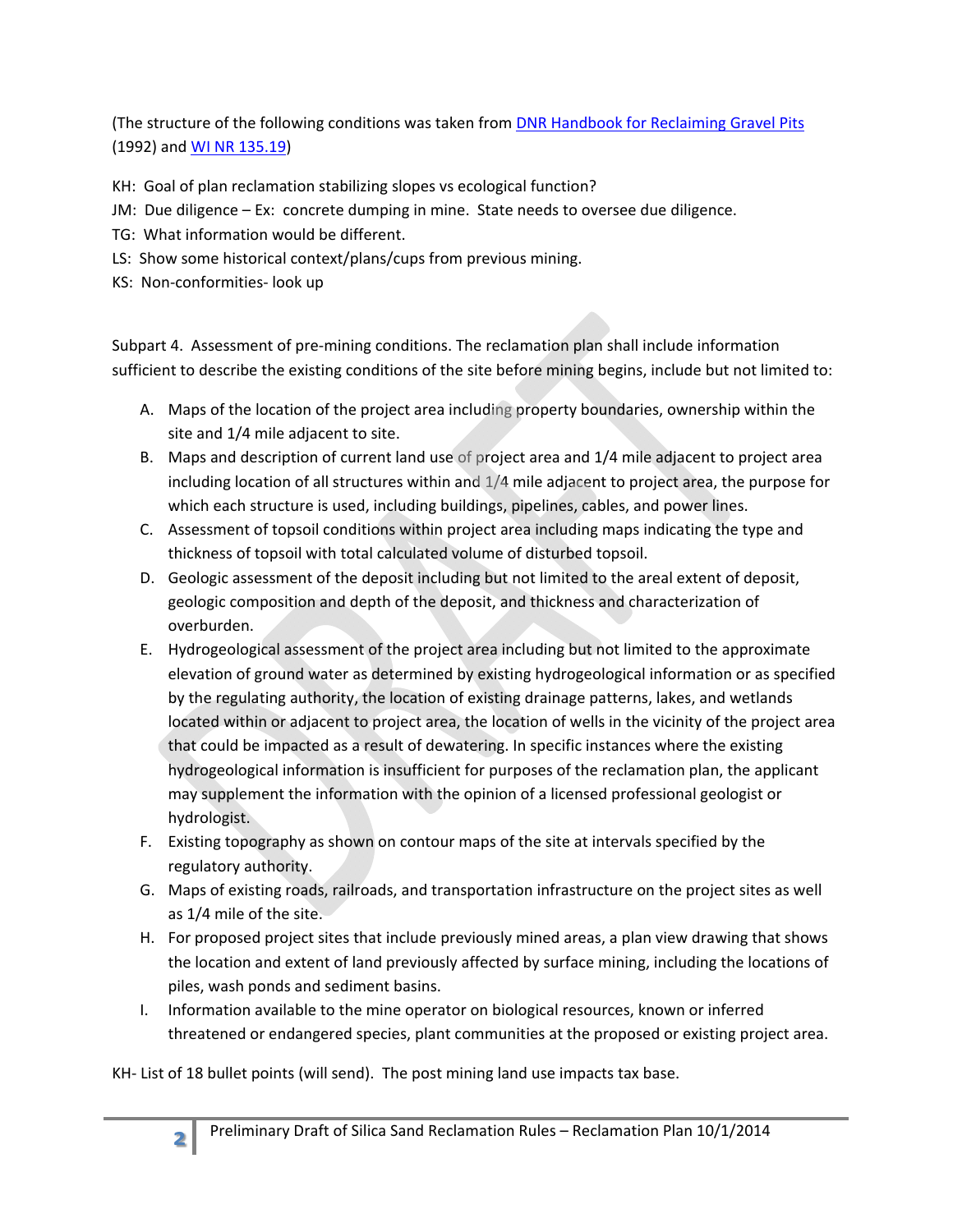VR: Locations of wells – maps he has seen of the two sections – two wells listed – some mechanism of counting every well. Currently under estimated.

LS: Watershed needs to be included. Add basin/ sub shed and

- JB: Call on water balance, watershed-
- CN: list has similarities as 404 cert/ guidelines.

TG – very similar to Chippewa ordinance.

BP: Section E needs to be expanded. Definitions are important.

Subpart 5. Description of mining activities. The reclamation plan shall include information that describes the proposed mining activities to be conducted at the project area and the logical sequencing of a mine and complies with the standards of XXXX.0000 (standards).

- A. Description the projected life of the operations including beginning and ending of operations and any phases or stages.
- B. Description of methods and equipment used to mine and process the deposit.
- Description of how the material will be transported from the site; the proposed haul route on C. roads and expected range of the rate of transport; location of proposed access roads, railroad spurs to be built on the proposed site.
- Map of the proposed areas to be permitted to mine, including boundaries of the areas to be D. disturbed by mining, setback boundaries that apply to the project site, all permanent boundary markers, location of buffers, berms, fences, and gated mine entrance.
- Description of methods that will be used to retain and preserve topsoil. E.
- F. Location of water wells, operation plants, processing areas, settling ponds, transload sites, and related infrastructure within project area.
- G. Description of lowest mined elevation of the pit floor.
- H. Description of how invasive species and weeds will be managed on the entire site including stockpiles, berms, and road shoulders.
- Description of the methods used to control dust on haul roads and tracked out sediment from I. mine site.

JB- map of proposed areas, include phased areas, location of avoidance – water resource, plant communities, w/ explanation of purpose of avoidance,

KH: G to vague – send comments.

Subpart 6. Intermittent mining. Intermittent mining may be conducted provided that the possibility of intermittent cessation of operations is addressed in an operator's reclamation plan, no environmental pollution or erosion of sediments is occurring, and the financial assurance for reclamation pursuant to XXXX.0000 is maintained covering all remaining portions of the site that have been affected by mining and that have not been reclaimed.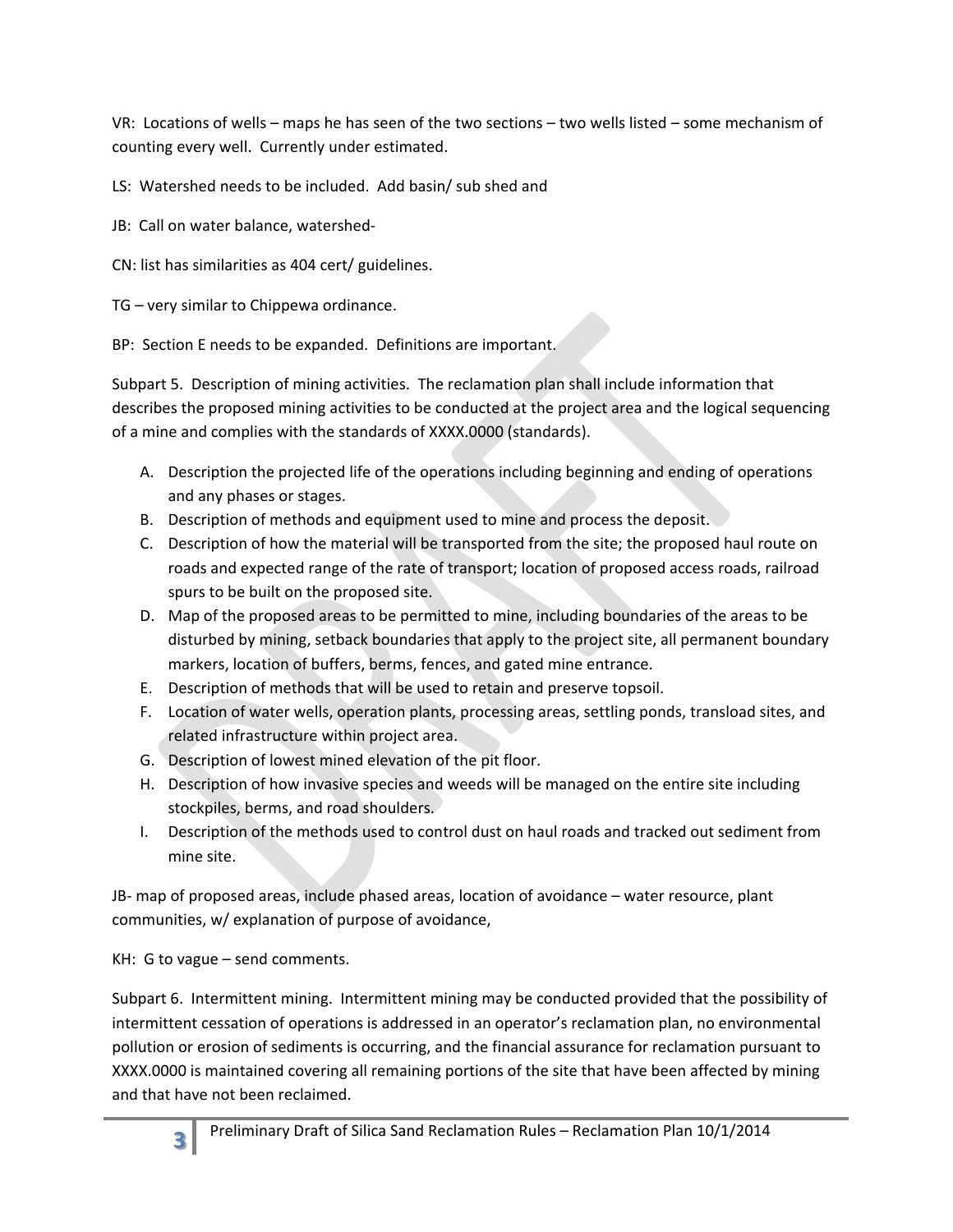BP: Time frame should be described.

 Subpart 7. Post-mining land use. The reclamation plan shall specify a proposed post-mining land use for zoning the time the plan is submitted, unless a change to the land use plan or zoning is proposed. The the mine site. The proposed post-mining land use shall be consistent with local land use plans and local proposed post-mining land use shall also be consistent with any applicable state, local, or federal laws in effect at the time the plan is submitted.

*(Following note is taken from WI NR 135.19 and may be possibly used for SONAR language pertaining to the above paragraph- A proposed post-mining land use is necessary to determine the type and degree of reclamation needed to correspond with that land use. The post mining land use will be an important factor in determining the reclamation plan. Final slopes, drainage patters, site hydrology, seed mixes and the degree of removal of mining-related structures, drainage structures, and sediment control structures will be dictated by the approved post-mining land use.)* 

activities for various stages of reclamation activities for various stages of reclamation of the mine site. The following shall be included: The reclamation plan shall include a description of the proposed reclamation, including methods and procedures to be used and a proposed schedule and sequence for the completion of reclamation

- A. A description of the proposed earthwork and reclamation, including final slope angels, high wall reduction, benching, terracing, and other structural slope stabilization measures and if necessary a site-specific engineering analysis performed by a registered professional engineer as provided by XXXX.0000
- B. The methods of topsoil or topsoil substitute material removal, storage, stabilization and conservation that will be used during reclamation.
- C. A plan or map which shows anticipated topography of the reclaimed site and any water impoundments or artificial lakes needed to support the anticipated future land use of the site.
- D. A plan or map which shows surface structures, roads, and related facilities after the cessation of mining.
- staging is not planned. E. The estimated cost of reclamation for each stage of the project or the entire site if reclamation
- F. A revegetation plan which shall include timing and methods of seed bed preparation, rates and kinds of soil amendments, seed application timing, methods and rates, mulching, netting and any other techniques needed to accomplish soil and slope stabilization.
- G. Quantifiable standards for revegetation adequate to show that a sustainable stand of vegetation has been established which will support the approved post-mining land use. Standards for revegetation may be based on the percent vegetative cover, productivity, plant density, diversity or other applicable measures.
- H. A plan and, if necessary, a narrative showing erosion control measures to be employed during reclamation activities. These shall address how reclamation activities will be conducted to minimize erosion and pollution of surface and groundwater.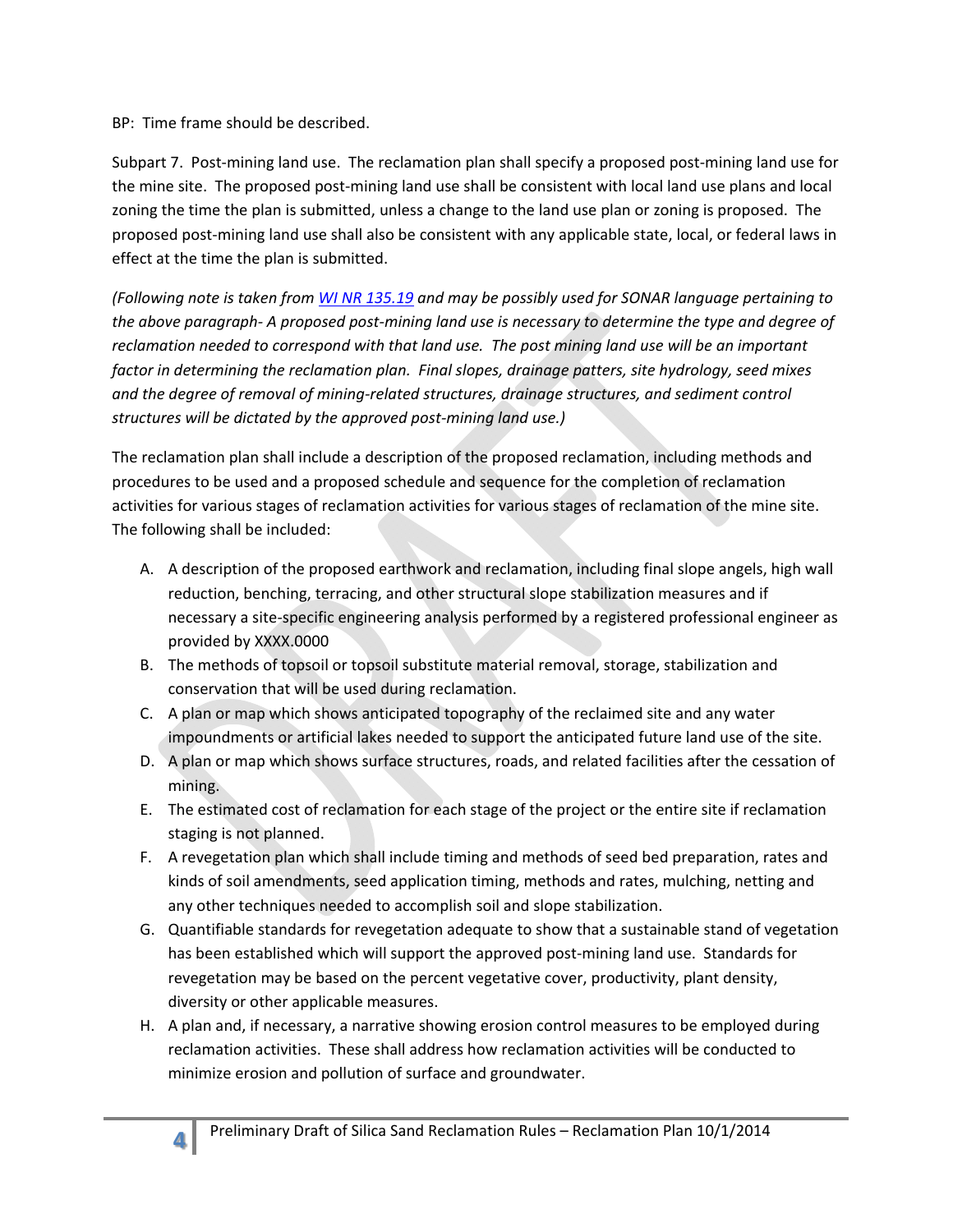- reclamation. Description shall include an identification of the proposed areas involved, methods I. A description of any areas which will be reclaimed on an interim basis sufficient to qualify for the waiver pursuant to XXXX.0000 and which will be subsequently disturbed prior to final of reclamation to comply with the standards in XXXX.0000 and timing of interim and final reclamation
- J. A description of how the reclamation plan addresses the long-term safety of the reclaimed mining site. The description shall include a discussion of site-specific safety measures to be implemented at the site and include measures that address public safety with regard to adjacent land use.

*(Note WI NR 135.19(4)/SONAR LANGUAGE: Safety measures include visual warnings, physical barriers, slope modifications such as reclamation blasting, scaling of the rock face, or creation of benches. Other measures may be employed if found to be equivalent by a registered professional engineer.* 

K. The criteria for assuring successful reclamation in accordance with Subpart 8.

*(Note WI NR 135.19(4)/SONAR LANGUAGE: Some of the information required by this subsection may be combined; i.e., a single map may show anticipated post-mining topography required by par. (c) as well as structures and roads as required by par. (d).)* 

LS: Indexed estimation of future cost of inflation for stages.

MK: CUP needs to be re estimated every five years.

KH: Reclamation plan should be submitted by both qualified landscape expert as well as engineer.

BP: Explanation of fill material, subsurface fill in aquifers, what are you putting topsoil on. What is geologic material being used above and below aquifer. Depth to aquifers.

JB: Source location, quantity, type of fill. F- adding what seed mix used. G- performance standard for productivity?? Add invasive to performance standards.

Subpart 8. Criteria for assessing the completion of successful reclamation. The criteria for assessing when reclamation is complete and, therefore, when the financial assurance may be released shall be specified in the reclamation plan. Criteria to evaluate reclamation success shall be quantifiable.

- A. Compliance with the revegetation success standards in the approved reclamation plan shall be determined by:
	- a. On-site inspections by the regulatory or its agent;
	- b. Reports presenting results obtained during reclamation evaluations including summarized data on revegetation, photo documentation or other evidence that the criteria approved in the reclamation plan to ascertain success have been met; or